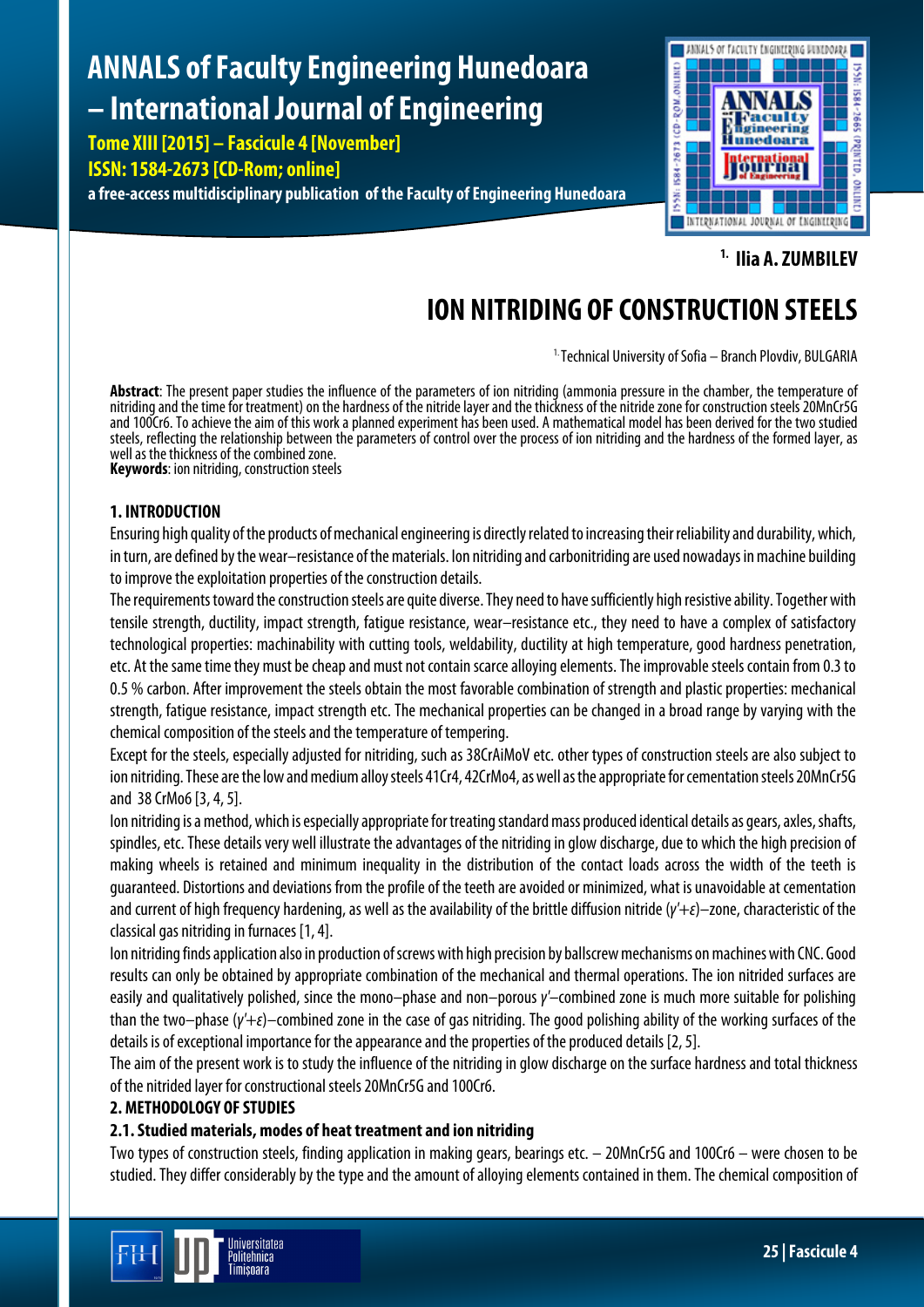the above mentioned steels (given in Table 1) was checked by the equipment for automatic analysis "SPEKTROTEST". Samples with dimensions 15 x 15 x 10 mm were made of both steels, mentioned above.

| <b>Type of steel</b> | Chemical elements, percentage |      |      |      |      |      |      |       |
|----------------------|-------------------------------|------|------|------|------|------|------|-------|
|                      |                               |      |      | Mn   | Ni   |      |      |       |
| 20MnCr5G             | 0.2                           | 1.1  | 0.29 | 1.10 | 0.40 | 0.14 | 0.04 | 0.04  |
| 100Cr6               | 1.02                          | 1.43 | 0.23 | 0.3  | 0.3  |      | 0.02 | 0.027 |

**Table 1.** Chemical composition of the studied materials

The samples were heat treated in a chamber furnace in an oxidative medium under the modes, given in Table 2. **Table 2**. Modes of preliminary heat treatment

| <b>TUBIC 4.</b> MOULS OF DILIMINING FILUL LILULIILIIL |         |                  |         |         |                  |         |
|-------------------------------------------------------|---------|------------------|---------|---------|------------------|---------|
| <b>Steel</b>                                          | hard.   | <b>Hardening</b> | Cooling | I temp. | <b>Tempering</b> | Cooling |
|                                                       | $\circ$ | <b>HRC</b>       | medium  | lor.    | <b>HRC</b>       | medium  |
| 20MnCr5G                                              | 880     | 36               | 0il     | 560     |                  | 0il     |
| 100Cr6                                                | 850     | 62               | 0il     | 560     |                  | 0il     |

After being heat treated, the samples were grinded to surface roughness  $R = 0.63$  um. Then they were subject to ion nitriding in the installation "Ion  $-20$ ". A complete factor experiment of the type  $2<sup>3</sup>$  was conducted at the following input (controlling) factors: temperature of nitriding  $(X_1)$ , ammonia pressure  $(X_2)$ , duration of the process  $(X_3)$ ; and at this target factor – maximum surface hardness (HV $_{0,1}$ ) and total thickness of the layer ( $\delta_{\text{tot}}$ ). Based on the above mentioned input factors and target parameter the following intervals of varying were used: upper, lower and zero levels – Table 3. The modes of ion nitriding of the studied steels are given in Table 4.

#### **2.2. Metallographic and X–ray studies**

Metallographic analysis was carried out in order to clear out the morphological peculiarities of the nitrided and carbonitrided layers. Microscope (Axioskop) was used for defining the structure and the thickness of the obtained layers, and the metallographic pictures were made by means of it.

The thickness of the nitrided and carbonitrided layers was defined by the depth at which micro–hardness, equal to the core plus 50, was achieved. Measuring the micro–hardness of the obtained layers was accomplished by means of a micro

hardness–meter "Leitz" at a load of 0.98 *N*(100*g*), following the Vikers' method. The samples were developed with 3% nitric acid solution in ethyl alcohol.

# **3. EXPERIMENTAL RESULTS AND ANALYSIS**

#### **3.1.Preliminary thermal treatment**

The obtained results from measuring the hardness of the thermally treated steels are given in Table 2. It can be seen from Table 2 that the steel 100Cr6 has higher hardness after hardening and tempering. This is due to the higher content of carbon and alloying elements in the hard solution, which take part in forming the carbides.

#### **3.2. Ion nitrided steels**

By means of the measured micro–hardness of the ion nitrided steels in depth, the maximum surface hardness  $HV_{0,1}$  and the total thickness of the nitrided layer  $\delta_{\text{tot}}$  was defined.

The thickness of the combined zone δ*сz*was defined by means of a metallographic microscope (Figure 1). It can be seen from Figure 1 that from the two types of steel the one with the higher micro–hardness is 20MnCr5G steel. This is due to the alloying elements (especially titanium), contained in the hard solution and taking part in forming the nitrides during the process of nitriding.

The structure of the diffusion zone after nitriding of steel 100Cr6 is heterophase. The availability of carbide phases in the steel decreases the total thickness of the diffusion zone. The carbide particles hinder the diffusion of the nitrogen atoms and slow down their penetration in–depth the steel. Therefore the thickness of the nitrided layer for steel 20MnCr5G is higher than the thickness of the nitrided layer for steel 100Cr6.

#### **Table 3**. Interval of varying

| <b>Factors</b>          | $t_{\text{nit}}$ , $\degree$ C | $P$ , $Pa$ | τ, h                |
|-------------------------|--------------------------------|------------|---------------------|
| <b>Levels</b>           |                                | $X_{2}$    | $\chi$ <sub>3</sub> |
| <b>Zero level</b>       | 520                            | 300        | 10,5                |
| Interval of varying (1) | 20                             | 100        | 3,5                 |
| Upper level $(+1)$      | 540                            | 400        | 14                  |
| Lower level $(-1)$      | 500                            | 200        |                     |

**Таble 4**. Modes of nitriding

| $No$ of the mode | Technical data |       |       |  |  |
|------------------|----------------|-------|-------|--|--|
|                  | $X_1$          | $X_2$ | $X_3$ |  |  |
| 1                | $-1$           | $-1$  |       |  |  |
| 2                | $+1$           | $-1$  |       |  |  |
| 3                | $-1$           | $+1$  |       |  |  |
| $\overline{4}$   | $+1$           | $+1$  |       |  |  |
| 5                | $-1$           | $-1$  | $+1$  |  |  |
| 6                | $+1$           | $-1$  | $+1$  |  |  |
|                  |                | $+1$  | $+1$  |  |  |
| 8                | $+1$           | $+1$  | $+1$  |  |  |
| 9                |                | O     |       |  |  |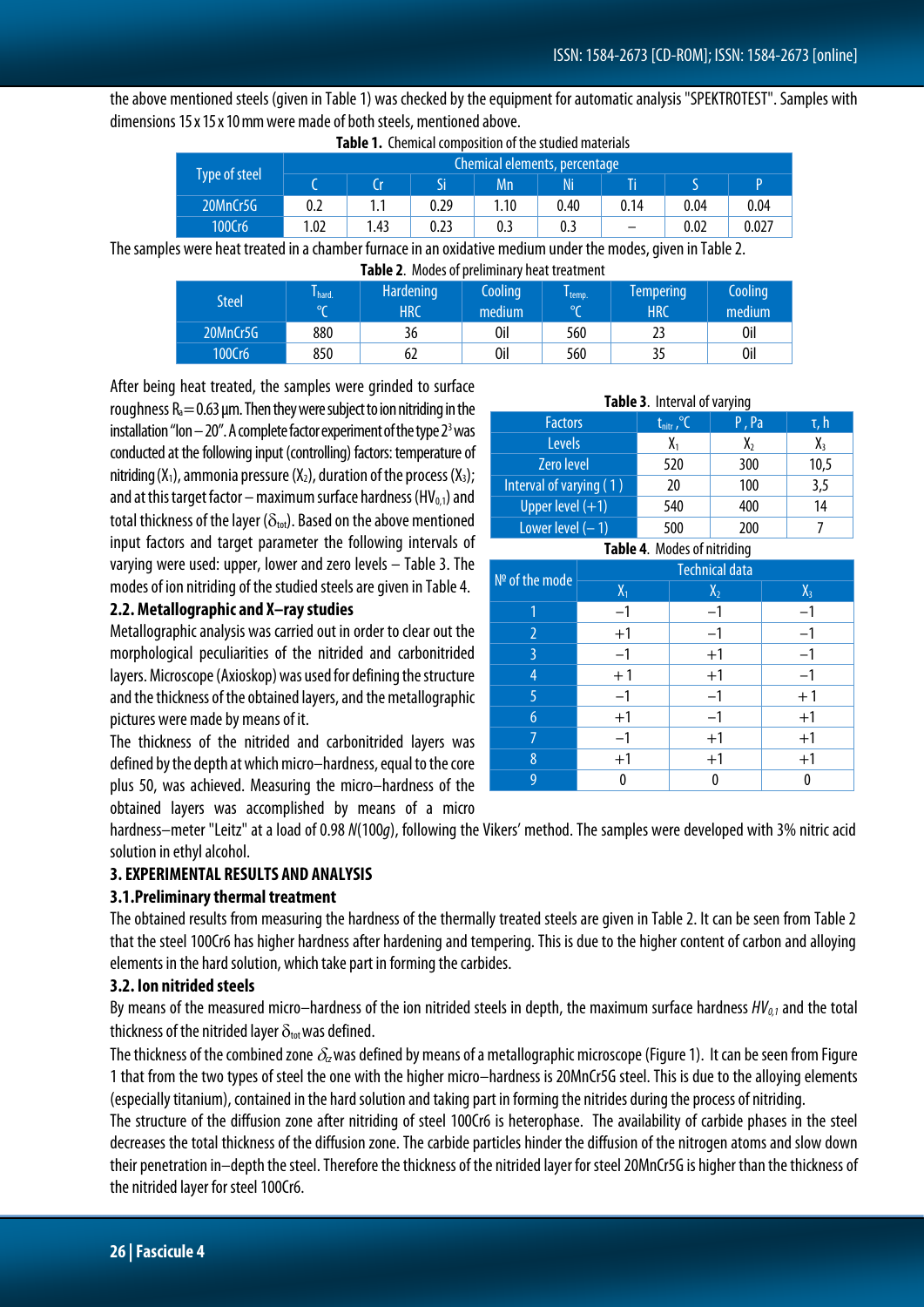

**Figure 1.** Microstructure of steel 20MnCr5G (a) and steel 100Cr6 (b) after nitriding at: *t<sub>nitr</sub>* =540<sup>°</sup>C, *P*=200 *Pa*, *τ* =7 *h* The alloying elements increase the hardness but decrease the thickness of the nitrided layer. The same influence have the carbide particles, especially the disperse particles, released in tempering.

The obtained results for the surface micro–hardness were entered into a personal computer and by means of an appropriate software programme the coefficients of the regression equations were defined, as well as their significance and adequacy. The results from the dispersion analysis are given in Table 5.

| <b>Steel</b>                | Coefficient of multiple correlation R | F calc. | <b>F</b> table. ( $\alpha = 0.05$ ) | Assessment of R |  |  |  |
|-----------------------------|---------------------------------------|---------|-------------------------------------|-----------------|--|--|--|
| 20MnCr5G for HV             | 0.789                                 | 5.66    | 2.9                                 | significant     |  |  |  |
| 100Cr6 for HV               | 0.7444                                | 13.25   | 2.9                                 | significant     |  |  |  |
| 20MnCr5G for $\delta_{tot}$ | 0.895                                 | 7.85    | 2.9                                 | significant     |  |  |  |
| 100Cr6 for $\delta_{tot}$   | 0.923                                 | 15.32   | 2.9                                 | significant     |  |  |  |

| Table 5. Results from the dispersion analysis |  |  |
|-----------------------------------------------|--|--|
|-----------------------------------------------|--|--|

# $HV_{0.1} = 888,67+15,25X_1 - 5,3X_2 - 3,50X_3$ , for steel 20MnCr5G (1)

$$
HV_{0.1} = 798,72 + 33,5X_1 - 6,1X_2 - 1,5X_3
$$
, for steel 100Cr6 (2)

$$
\delta_{\text{tot}} = 302.5 + 25.8X_1 - 6.3X_2 - 38.2X_3 \text{, for steel 20MnCr5G} \tag{3}
$$

$$
\delta_{\text{tot}} = 285.2 + 30.2X_1 + 10.3X_2 - 20.5X_3 \text{, for steel } 100Cr6 \tag{4}
$$

From the regression equations the direction and the level of influence of the individual technical parameters on the corresponding characteristic of the layer can be defined. Equations (1) and(2) show a tendency for changing the maximum micro–hardness of the nitrided layer for steels 20MnCr5G and 100Cr6. The values of the coefficients  $X_1X_2$  and  $X_3$  show that the biggest influence on the micro–hardness have the temperature of nitriding and the ammonia pressure. Obtaining maximum hardness by the steels is accompanied by decrease in ammonia pressure, increase in the temperature of nitriding and decrease in the time of nitriding. The decrease in the temperature of nitriding is explained by the fact that the steels contain a small amount of carbon, and the bigger amount hinders the diffusion of nitrogen. The low pressure of ammonia causes activation of the process of pulverization, since the voltage of the glow discharge increases. The more active pulverization does not allow the formed nitrides to grow and coagulate.

When analyzing equations (3) and (4) it can be noted that when the temperature of nitriding, the pressure and the time of treating increase, the thickness of the nitrided layer increases. The reason behind the character of this dependence is in the fact that the diffusion goes faster at higher temperatures and therefore the α–hard solution saturates with nitrogen for shorter time. The higher pressure does not activate the process of pulverization due to the low voltage of the glow discharge, and in result a bigger amount of nitrogen is delivered to the surface.

After ion nitriding in ammonia most often layers are formed, composed of two iron nitrides with different crystallographic lattices (cubic and hexagonal), which differ to some extent by the content of nitrogen. On the surface  $\varepsilon$ -phase is formed (Fe<sub>2-3</sub>N). Below it the *γ'–*phase lies, which is formed independently during the nitriding, not in the process of cooling, since the two–phase layer is observed in layers, cooled in air, i.e., at comparatively high speed of cooling. Under the layer of nitrides the *α*–phase is formed (nitrous ferrite). The little difference in the concentration of nitrogen in both phases probably contributes to forming the two–phase nitridezone (mixture of*γ '*and *ε*–nitrides).

The lower content of nitrogen in the ε–nitride in case of ion nitrided layers is probably one of the reasons for the lack of pores in the combined zones. This is particularly favorable for the resilience of the ion nitrided layers and, respectively, for the complex exploitation properties of the layers.